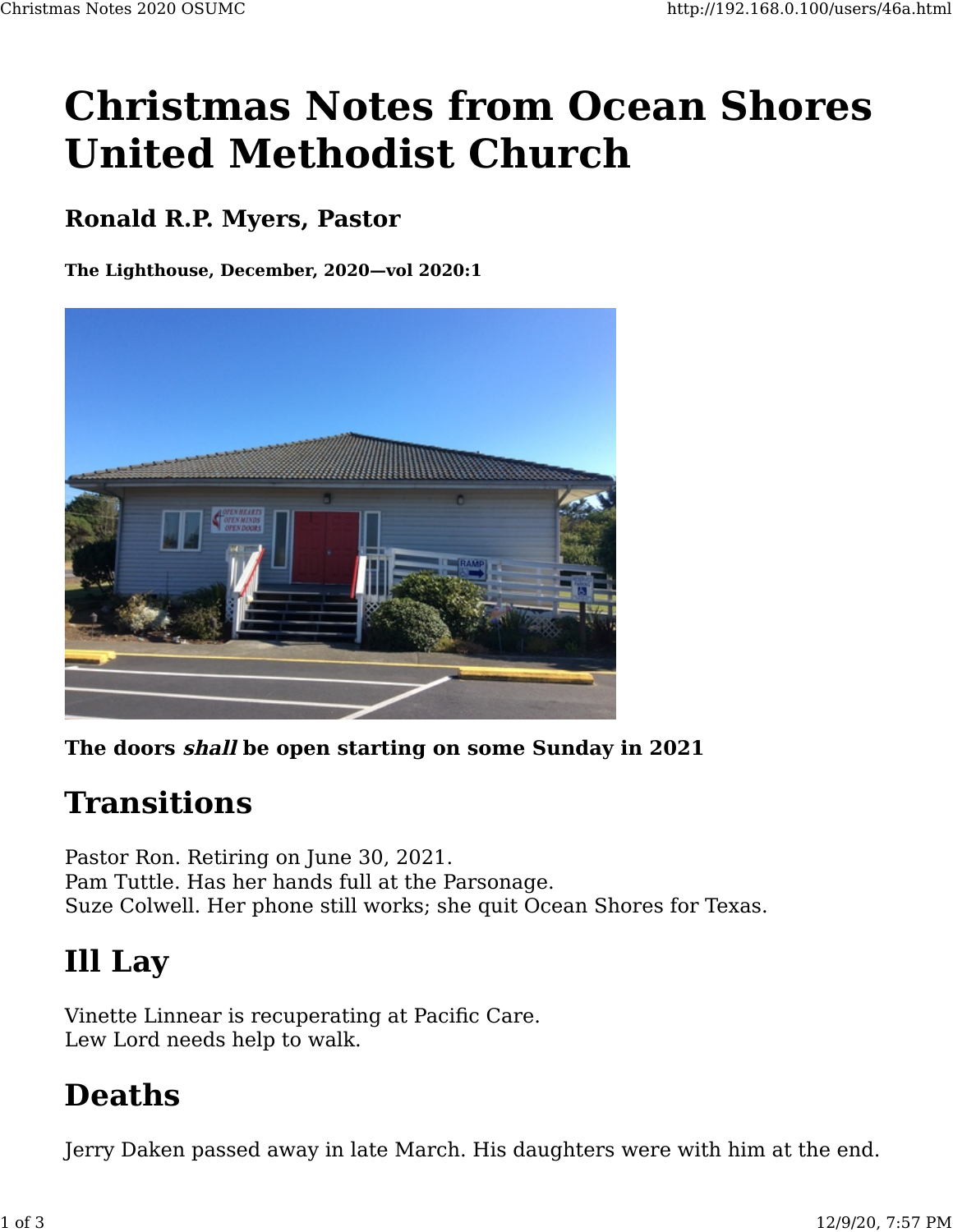### **Congregation Leadership**

| Pastor                                                | Ron Myers      | rrpmyers@gmail.com      |
|-------------------------------------------------------|----------------|-------------------------|
| President<br>Administrative<br>Council                | Vicki Schmidt  | ginveenw@hotmail.com    |
| Treasurer                                             | Mike MacDonald | eagle12@coastaccess.com |
| Lay Leader                                            | Pam Tuttle     | pjtuttle123@yahoo.com   |
| <i>Trustees</i>                                       | Pam Tuttle     |                         |
| Nurture                                               | Lois Westlund  |                         |
| <b>Board and Acting</b><br><b>Financial Secretary</b> | Rooe Simpson   | rooe@coastaccess.com    |

### **2020 Charge Conference**

#### **Minutes of November 23, 2020**

Present: Rev. Kathleen Weber, Rev. Ron Myers, Vicki Schmidt, Pam Tuttle, Rooe Simpson

Opening. Pastor Ron opened with prayer, and DS Kathleen gave the scripture lesson.

Ocean Shores Prehistory. Rooe presented information on Ocean Shores before the arrival of White men and women.

Leadership. Ron reported no changes from current cadre. The Conference reaffirmed the committee chairs and members.

Pastor's Salary. The salary and benefits enumerated on the Conference 2020 Pastoral Worksheet was approved.

Audit. Current conditions have led to postponement of the 2019 review of accounts and related materials.

Background Checks. The Safe Church Policy demands that two are required for in 2021.

Apportionment. The OSUM Church is current.

Racism. Kathleen gave the presentation. The path for local churches includes (1) learning history, (2) reviewing Church artifacts and images for cultural bias, and (3) reflecting on and understanding on the Eurocentrism in American cultures.